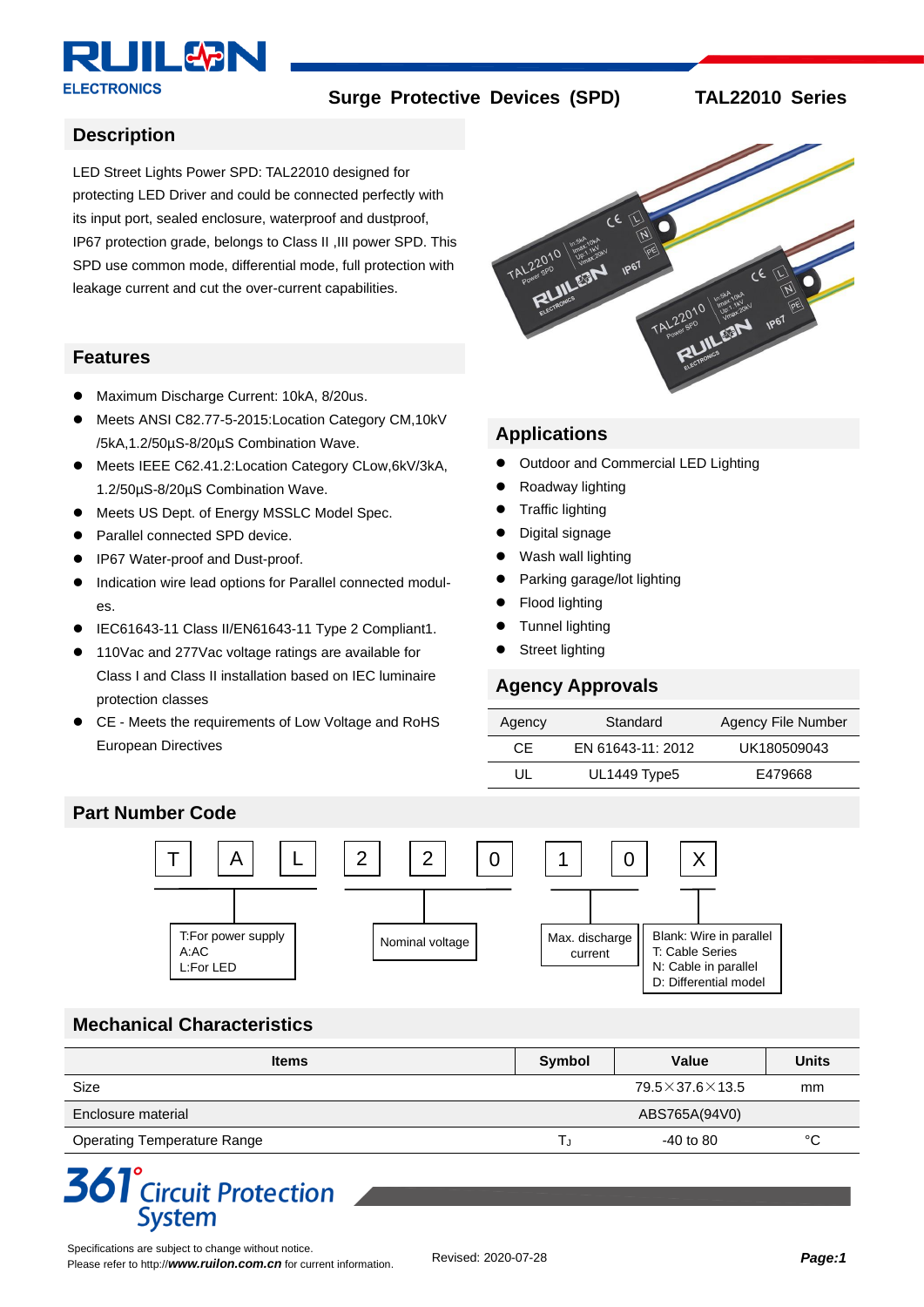

#### **Surge Protective Devices (SPD) TAL22010 Series**

#### **Performance Specification**

| <b>Part Number</b> | <b>Nominal</b><br>voltage | Max.<br><b>Continuous</b><br>voltage | <b>Nominal</b><br>discharge<br>current<br>$(8/20 \mu s)$ | Max.<br>discharge<br>current<br>$(8/20 \,\mu s)$ | <b>Nominal</b><br>voltage | Voltage<br>discharge   protection<br>level | Response<br>time | <b>Cross</b><br>-section<br>area | Weight<br>$(+3)$ | <b>Safety</b><br>Compliance |                    |
|--------------------|---------------------------|--------------------------------------|----------------------------------------------------------|--------------------------------------------------|---------------------------|--------------------------------------------|------------------|----------------------------------|------------------|-----------------------------|--------------------|
|                    | $U_0 (V_{AC})$            | Uc $(V_{AC})$                        | In(kA)                                                   | Imax(kA)                                         | Uoc(kV)                   | Up(kV)                                     | $t_A(ns)$        |                                  | g                | <b>CE</b>                   | UL                 |
| TAL22010           | 110~277                   | 320                                  | 5                                                        | 10                                               | 10                        | 1.1                                        | 25               | 16AWG                            | 61               |                             | √                  |
| <b>TAL22010D</b>   | $110 - 277$               | 320                                  | 5                                                        | 10                                               | 10                        | 1.1                                        | 25               | 16AWG                            | 55               |                             | $\rightsquigarrow$ |
| <b>TAL22010T</b>   | 110~277                   | 320                                  | 5                                                        | 10                                               | 10                        | 1.1                                        | 25               | 3x1.0                            | 80               |                             | $\sim$             |
| <b>TAL22010N</b>   | $110 - 277$               | 320                                  | 5                                                        | 10                                               | 10                        | 1.1                                        | 25               | $3\times1.0$                     | 65               |                             | $\sqrt{ }$         |

#### Notes:

1.Nominal voltage: The normal ac power frequency voltage rating assigned to an SPD by the manufacturer. For a SPD, other than a Component-SPD, it is generally equal to the nominal value of the root-mean-square power-frequency phase voltage of the ac circuit.

2.Max. Continuous voltage: Maximum Continuous Operating Voltage - maximum R.M.S. voltage that could be continuously applied to the SPD

3. Nominal discharge current (8/20µs): The nominal discharge current is a measure of the SPDs endurance capability; 40 impulses of discharge current uses the 8/20us current waveform.

4.Max. discharge current (8/20μs): The maximum discharge current is a measure of the SPDs maximum capability; single impulse of discharge current uses the 8/20us current waveform.

5.Nominal discharge voltage: The open circuit voltage at the composite wave generator connected to the test port

6.Voltage protection level: the highest value of residual voltage measurements during the application of impulses of 8/20us nominal discharge current (In); a rounding voltage value of maximum measurement.

TAL22010T: Rated current ≤10A

#### **Dimensions(mm)**

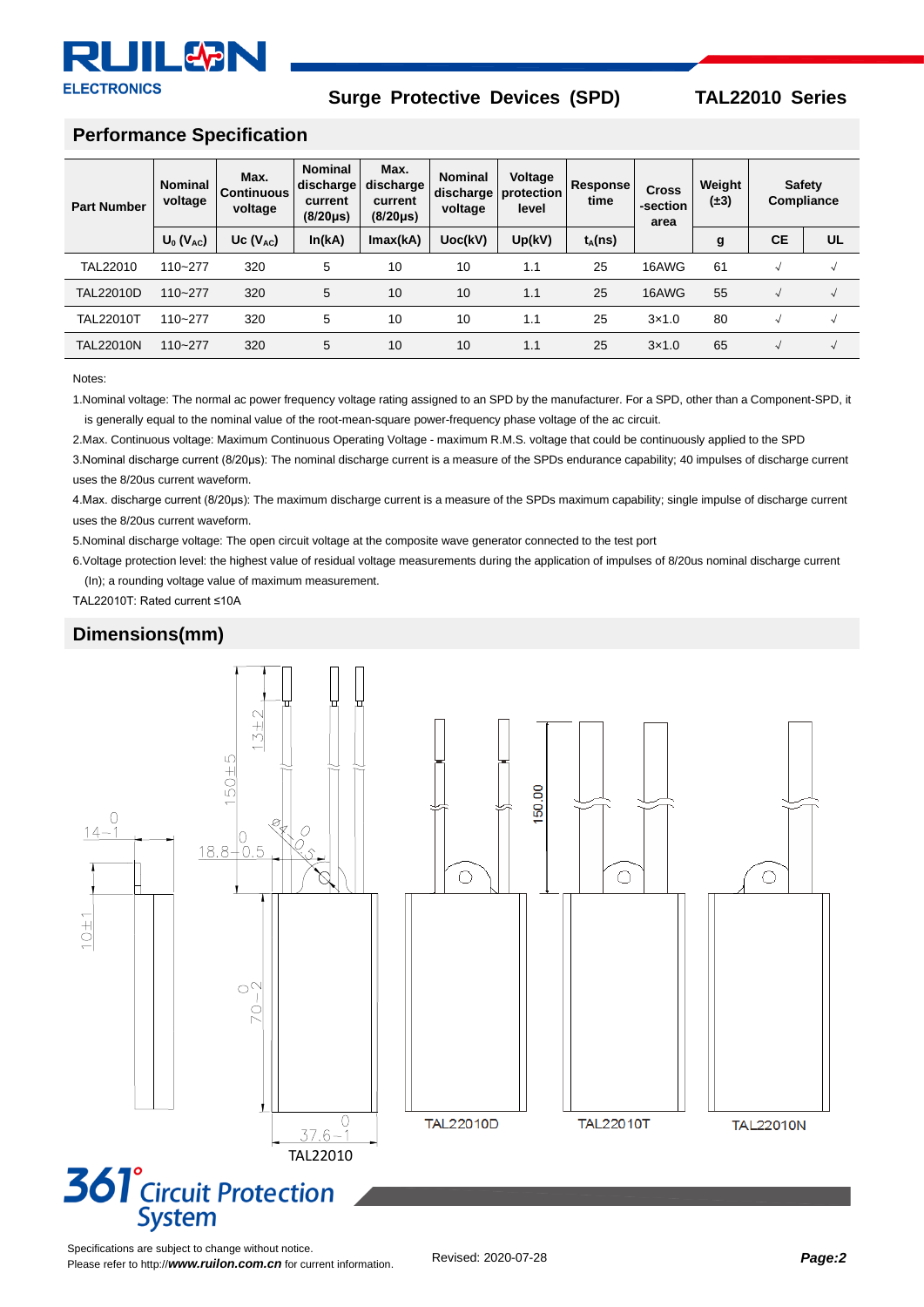